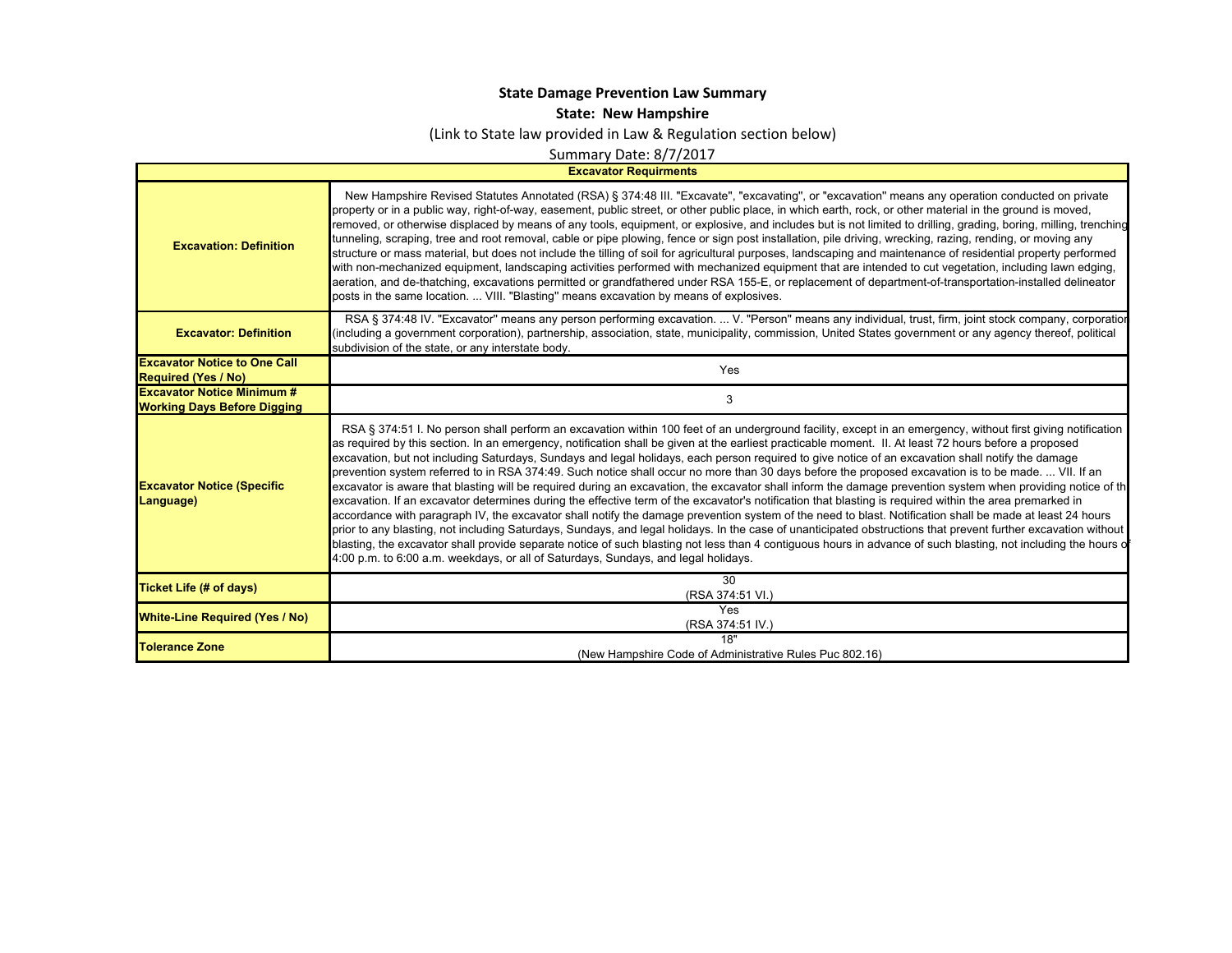| <b>Special Digging Requirements</b><br><b>Within Tolerance Zone (Specific</b><br>Language) | Puc § 805.02 (a) Any person conducting excavation activity that affects the tolerance zone surrounding an underground facility shall exercise at all times<br>such reasonable care as is necessary to protect the underground facility from damage. (b) Except as provided in (c) below, in order to locate and identify ar<br>underground facility, the excavator shall excavate by methods limited to: (1) Hand digging; (2) Pot holing; (3) Soft digging; (4) Vacuum excavation; (5) Other<br>mechanical methods with the approval of the underground facility owner or operator; or (6) Other methods accepted in the industry consistent with the<br>alternatives listed in (1) through (5) above, which clearly will not affect the integrity of the underground facility. (c) For bituminous pavement and concrete<br>travel surface removal an excavator shall not be limited to hand digging and the other non-invasive methods cited in (b) above. (d) For parallel type<br>excavations, such as excavation along an existing underground facility at an approximately equal distance when measured periodically, the excavator shall<br>expose the existing underground facility at intervals as often as necessary to avoid damage. (e) For perpendicular type excavations in which the markings<br>are completed in accordance with 806.01 (a) (2), the excavator shall expose the existing underground facility using methods listed in (b) above within the<br>defined tolerance zone. (f) In the event the excavator exposes what appears to be the underground facility tl:rnt is offset from the centerline: (1) The<br>excavator shall not assume there are no other underground facilities having the same function within the tolerance zone; and (2) The excavator shall<br>continue using methods listed in (b) above through remainder of the tolerance zone unless the verification of the existence or non-existence of underground<br>facilities is determined by the operator. (g) For trenchless excavations, such as horizontal drilling, boring, pneumatic jacking, tunneling, and pavement<br>reclamation, reasonable care for purposes of Puc 805.02(a) shall include determining the exact depth of the underground facility and clearances required by<br>the operator and incorporating location details into the trench less excavation procedure so as to avoid any potential damage of the underground facility. |  |
|--------------------------------------------------------------------------------------------|---------------------------------------------------------------------------------------------------------------------------------------------------------------------------------------------------------------------------------------------------------------------------------------------------------------------------------------------------------------------------------------------------------------------------------------------------------------------------------------------------------------------------------------------------------------------------------------------------------------------------------------------------------------------------------------------------------------------------------------------------------------------------------------------------------------------------------------------------------------------------------------------------------------------------------------------------------------------------------------------------------------------------------------------------------------------------------------------------------------------------------------------------------------------------------------------------------------------------------------------------------------------------------------------------------------------------------------------------------------------------------------------------------------------------------------------------------------------------------------------------------------------------------------------------------------------------------------------------------------------------------------------------------------------------------------------------------------------------------------------------------------------------------------------------------------------------------------------------------------------------------------------------------------------------------------------------------------------------------------------------------------------------------------------------------------------------------------------------------------------------------------------------------------------------------------------------------------------------------------------------------------------------------------------------------------------------------------------------------------------------------------------------------------------------------------------------------|--|
| <b>Hand Dig / Vacuum or Soft</b>                                                           | Yes                                                                                                                                                                                                                                                                                                                                                                                                                                                                                                                                                                                                                                                                                                                                                                                                                                                                                                                                                                                                                                                                                                                                                                                                                                                                                                                                                                                                                                                                                                                                                                                                                                                                                                                                                                                                                                                                                                                                                                                                                                                                                                                                                                                                                                                                                                                                                                                                                                                     |  |
| <b>Excavation Within Tolerance Zone</b><br>(Yes / No)                                      | (Puc 805.02 (b))                                                                                                                                                                                                                                                                                                                                                                                                                                                                                                                                                                                                                                                                                                                                                                                                                                                                                                                                                                                                                                                                                                                                                                                                                                                                                                                                                                                                                                                                                                                                                                                                                                                                                                                                                                                                                                                                                                                                                                                                                                                                                                                                                                                                                                                                                                                                                                                                                                        |  |
| <b>Preserve / Maintain Marks</b>                                                           | Yes                                                                                                                                                                                                                                                                                                                                                                                                                                                                                                                                                                                                                                                                                                                                                                                                                                                                                                                                                                                                                                                                                                                                                                                                                                                                                                                                                                                                                                                                                                                                                                                                                                                                                                                                                                                                                                                                                                                                                                                                                                                                                                                                                                                                                                                                                                                                                                                                                                                     |  |
| <b>Required (Yes / No)</b>                                                                 | (RSA 374:53)                                                                                                                                                                                                                                                                                                                                                                                                                                                                                                                                                                                                                                                                                                                                                                                                                                                                                                                                                                                                                                                                                                                                                                                                                                                                                                                                                                                                                                                                                                                                                                                                                                                                                                                                                                                                                                                                                                                                                                                                                                                                                                                                                                                                                                                                                                                                                                                                                                            |  |
| <b>Call Again If No Response from</b>                                                      |                                                                                                                                                                                                                                                                                                                                                                                                                                                                                                                                                                                                                                                                                                                                                                                                                                                                                                                                                                                                                                                                                                                                                                                                                                                                                                                                                                                                                                                                                                                                                                                                                                                                                                                                                                                                                                                                                                                                                                                                                                                                                                                                                                                                                                                                                                                                                                                                                                                         |  |
| <b>Operator Or Signs Of Unmarked</b>                                                       | No                                                                                                                                                                                                                                                                                                                                                                                                                                                                                                                                                                                                                                                                                                                                                                                                                                                                                                                                                                                                                                                                                                                                                                                                                                                                                                                                                                                                                                                                                                                                                                                                                                                                                                                                                                                                                                                                                                                                                                                                                                                                                                                                                                                                                                                                                                                                                                                                                                                      |  |
| <b>Facilities (Yes / No)</b>                                                               |                                                                                                                                                                                                                                                                                                                                                                                                                                                                                                                                                                                                                                                                                                                                                                                                                                                                                                                                                                                                                                                                                                                                                                                                                                                                                                                                                                                                                                                                                                                                                                                                                                                                                                                                                                                                                                                                                                                                                                                                                                                                                                                                                                                                                                                                                                                                                                                                                                                         |  |
| <b>Notify One-Call if Marks Moved or</b><br>No Longer Visible (Yes / No)                   | No                                                                                                                                                                                                                                                                                                                                                                                                                                                                                                                                                                                                                                                                                                                                                                                                                                                                                                                                                                                                                                                                                                                                                                                                                                                                                                                                                                                                                                                                                                                                                                                                                                                                                                                                                                                                                                                                                                                                                                                                                                                                                                                                                                                                                                                                                                                                                                                                                                                      |  |
| <b>Special Language Regarding</b><br><b>Trenchless Technology (Yes / No)</b>               | Yes<br>(Puc 805.02(g))                                                                                                                                                                                                                                                                                                                                                                                                                                                                                                                                                                                                                                                                                                                                                                                                                                                                                                                                                                                                                                                                                                                                                                                                                                                                                                                                                                                                                                                                                                                                                                                                                                                                                                                                                                                                                                                                                                                                                                                                                                                                                                                                                                                                                                                                                                                                                                                                                                  |  |
| <b>Separate Locate Request</b><br><b>Required for Each Excavator (Yes)</b>                 | No<br>(Reference Puc § 805.01 (d)(3) and § 805.01 (k))                                                                                                                                                                                                                                                                                                                                                                                                                                                                                                                                                                                                                                                                                                                                                                                                                                                                                                                                                                                                                                                                                                                                                                                                                                                                                                                                                                                                                                                                                                                                                                                                                                                                                                                                                                                                                                                                                                                                                                                                                                                                                                                                                                                                                                                                                                                                                                                                  |  |
| / No)<br><b>Notify Operator of Damage (Yes /</b>                                           | Yes                                                                                                                                                                                                                                                                                                                                                                                                                                                                                                                                                                                                                                                                                                                                                                                                                                                                                                                                                                                                                                                                                                                                                                                                                                                                                                                                                                                                                                                                                                                                                                                                                                                                                                                                                                                                                                                                                                                                                                                                                                                                                                                                                                                                                                                                                                                                                                                                                                                     |  |
| No)                                                                                        | (Puc § 805.05)                                                                                                                                                                                                                                                                                                                                                                                                                                                                                                                                                                                                                                                                                                                                                                                                                                                                                                                                                                                                                                                                                                                                                                                                                                                                                                                                                                                                                                                                                                                                                                                                                                                                                                                                                                                                                                                                                                                                                                                                                                                                                                                                                                                                                                                                                                                                                                                                                                          |  |
| <b>Notify One Call Center of Damage</b>                                                    | <b>Yes</b>                                                                                                                                                                                                                                                                                                                                                                                                                                                                                                                                                                                                                                                                                                                                                                                                                                                                                                                                                                                                                                                                                                                                                                                                                                                                                                                                                                                                                                                                                                                                                                                                                                                                                                                                                                                                                                                                                                                                                                                                                                                                                                                                                                                                                                                                                                                                                                                                                                              |  |
| (Yes / No)                                                                                 | (Puc § 805.05)                                                                                                                                                                                                                                                                                                                                                                                                                                                                                                                                                                                                                                                                                                                                                                                                                                                                                                                                                                                                                                                                                                                                                                                                                                                                                                                                                                                                                                                                                                                                                                                                                                                                                                                                                                                                                                                                                                                                                                                                                                                                                                                                                                                                                                                                                                                                                                                                                                          |  |
| <b>Call 911 if Hazardous Materials</b>                                                     | Yes                                                                                                                                                                                                                                                                                                                                                                                                                                                                                                                                                                                                                                                                                                                                                                                                                                                                                                                                                                                                                                                                                                                                                                                                                                                                                                                                                                                                                                                                                                                                                                                                                                                                                                                                                                                                                                                                                                                                                                                                                                                                                                                                                                                                                                                                                                                                                                                                                                                     |  |
| <b>Released (Yes / No)</b><br><b>Notice Exemptions (Yes / No)</b>                          | (Puc § 805.05)<br>Yes                                                                                                                                                                                                                                                                                                                                                                                                                                                                                                                                                                                                                                                                                                                                                                                                                                                                                                                                                                                                                                                                                                                                                                                                                                                                                                                                                                                                                                                                                                                                                                                                                                                                                                                                                                                                                                                                                                                                                                                                                                                                                                                                                                                                                                                                                                                                                                                                                                   |  |
| <b>Notice Exemptions (Specific</b><br>Language))                                           | Puc § 802.05 "Excavation" means "excavation" as defined in RSA 374:48, III,  but does not include the tilling of soil for agricultural purposes,<br>landscaping and maintenance of residential property performed with non-mechanized equipment, landscaping activities performed with mechanized<br>equipment that are intended to cut vegetation, including lawn edging, aeration, and de-thatching, excavations permitted or grand fathered under RSA 155-E<br>or replacement of department-of-transportation-installed delineator posts in the same location.                                                                                                                                                                                                                                                                                                                                                                                                                                                                                                                                                                                                                                                                                                                                                                                                                                                                                                                                                                                                                                                                                                                                                                                                                                                                                                                                                                                                                                                                                                                                                                                                                                                                                                                                                                                                                                                                                       |  |
| <b>Operator Response</b>                                                                   |                                                                                                                                                                                                                                                                                                                                                                                                                                                                                                                                                                                                                                                                                                                                                                                                                                                                                                                                                                                                                                                                                                                                                                                                                                                                                                                                                                                                                                                                                                                                                                                                                                                                                                                                                                                                                                                                                                                                                                                                                                                                                                                                                                                                                                                                                                                                                                                                                                                         |  |
| Minimum # Days for Operator to<br><b>Respond After Receiving Notice</b><br>(Generally)     | 3                                                                                                                                                                                                                                                                                                                                                                                                                                                                                                                                                                                                                                                                                                                                                                                                                                                                                                                                                                                                                                                                                                                                                                                                                                                                                                                                                                                                                                                                                                                                                                                                                                                                                                                                                                                                                                                                                                                                                                                                                                                                                                                                                                                                                                                                                                                                                                                                                                                       |  |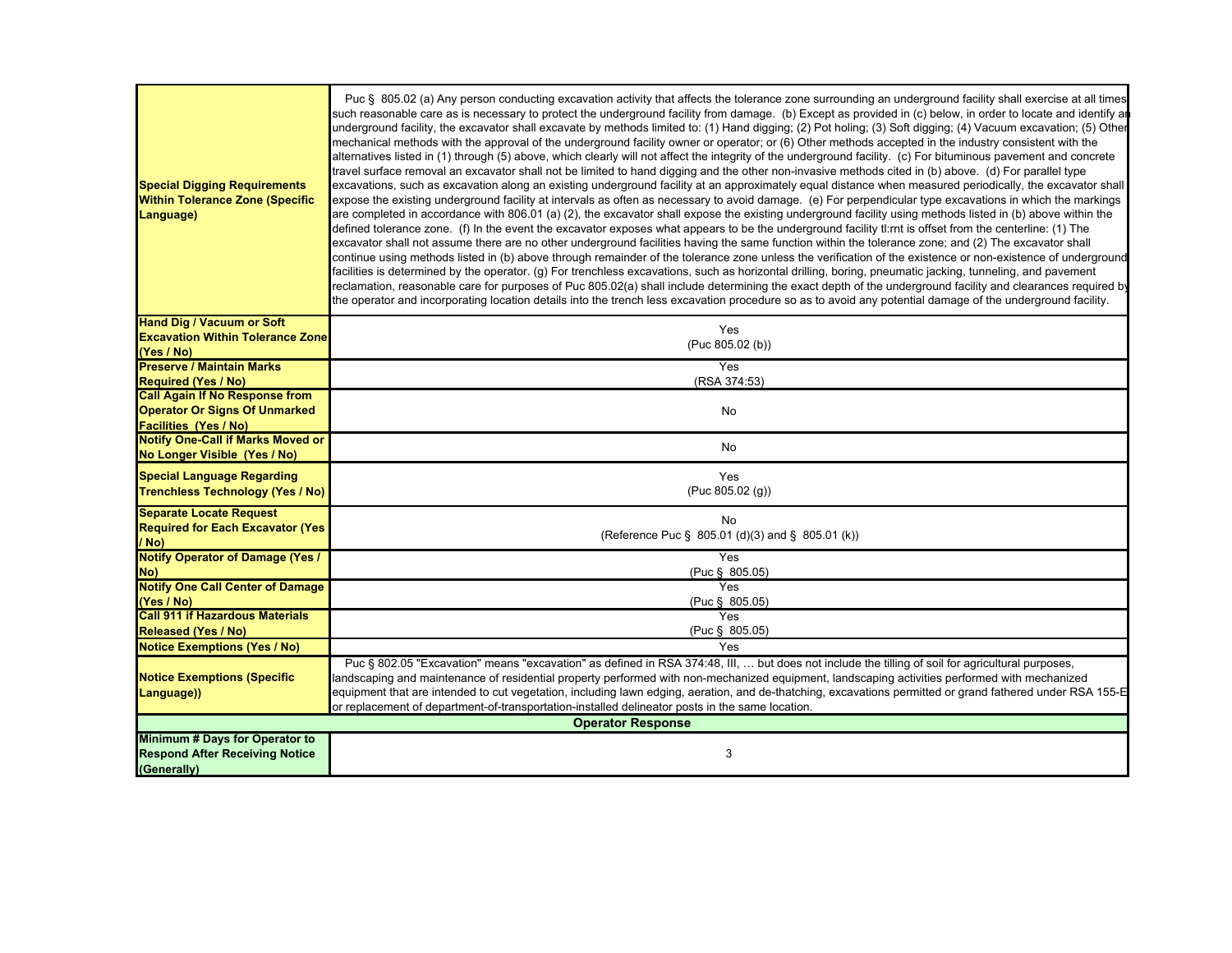| <b>Operator Requirements to</b><br><b>Respond to Locate Notification</b><br>(Specific Language)            | RSA § 374:53 Within 72 hours after receipt of notice from a proposed excavator or from the system of a proposed excavation, but not including<br>Saturdays, Sundays, and legal holidays, an operator shall mark the location of its underground facilities in the area of the proposed excavation. An operator<br>and an excavator may by agreement fix a later time for the operator's marking of its facilities. Once an operator has marked the location of its facilities in the<br>area of an excavation, the excavator shall be responsible for maintaining the markings. An operator who participates in an underground facility damage<br>prevention system shall not be required to locate underground facilities not owned by the operator; underground facilities which the owner shall not be<br>required to locate may include, but shall not be limited to, facilities running from a house to a garage or other outbuilding.<br>Puc 806.05 (a) Upon completing the installation of new underground facilities within an area that has been subject to excavator notification and<br>premarking pursuant to Puc 805.01, an operator shall make reasonable efforts to communicate the existence of such new facilities if they are covered with<br>soil or other material that impairs their visibility. (b) For purposes of (a) above, reasonable efforts shall include: (1) Marking the tolerance zone in<br>accordance with Puc 806.01, 806.02, 806.03, and 806.04; (2) Contacting the excavator with information regarding the presence of the newly constructed<br>underground facilities; or (3) Leaving a tag or marker clearly indicating the presence of the newly constructed underground facilities with contact information |
|------------------------------------------------------------------------------------------------------------|------------------------------------------------------------------------------------------------------------------------------------------------------------------------------------------------------------------------------------------------------------------------------------------------------------------------------------------------------------------------------------------------------------------------------------------------------------------------------------------------------------------------------------------------------------------------------------------------------------------------------------------------------------------------------------------------------------------------------------------------------------------------------------------------------------------------------------------------------------------------------------------------------------------------------------------------------------------------------------------------------------------------------------------------------------------------------------------------------------------------------------------------------------------------------------------------------------------------------------------------------------------------------------------------------------------------------------------------------------------------------------------------------------------------------------------------------------------------------------------------------------------------------------------------------------------------------------------------------------------------------------------------------------------------------------------------------------------------------------------------------|
| <b>Minimum Standards for Locator</b>                                                                       | Yes                                                                                                                                                                                                                                                                                                                                                                                                                                                                                                                                                                                                                                                                                                                                                                                                                                                                                                                                                                                                                                                                                                                                                                                                                                                                                                                                                                                                                                                                                                                                                                                                                                                                                                                                                  |
| <b>Qualifications (Yes / No)</b>                                                                           |                                                                                                                                                                                                                                                                                                                                                                                                                                                                                                                                                                                                                                                                                                                                                                                                                                                                                                                                                                                                                                                                                                                                                                                                                                                                                                                                                                                                                                                                                                                                                                                                                                                                                                                                                      |
| <b>Minimum Standards for Locator</b><br><b>Qualifications</b><br>(Specific Language)                       | Puc § 804.03 (a) Locators shall be trained in accordance with the National Utility Locating Contractors Association (NULCA) Professional Competence<br>Standards for Locating Technicians, Fourth Edition 2015, available as noted in Appendix B, including the competencies as described in (b) below. (b) To<br>meet the requirements of (a), training programs for locators shall include, at a minimum, the following competencies: (1) Electromagnetic locating; (2)<br>Instruction in the use of transmitters and receivers; (3) Procedures for marking underground facilities; (4) Training in the identification of facilities; (5) Safety<br>procedures; (6) Operator map and record reading; and (7) Familiarity with the rules in this chapter.                                                                                                                                                                                                                                                                                                                                                                                                                                                                                                                                                                                                                                                                                                                                                                                                                                                                                                                                                                                           |
| <b>Law Specifies Marking Standards</b><br><b>Other Than Color</b><br>(Yes / No)                            | Yes                                                                                                                                                                                                                                                                                                                                                                                                                                                                                                                                                                                                                                                                                                                                                                                                                                                                                                                                                                                                                                                                                                                                                                                                                                                                                                                                                                                                                                                                                                                                                                                                                                                                                                                                                  |
| <b>Law Specifies Marking Standards</b><br><b>Other Than Color (Specific</b><br>Language)                   | Puc § 806.03 (a) (a) When an operator marks its underground facility it shall indicate: (1) The width of the underground facility for all facilities greater thar<br>1 inch nominal diameter; (2) The specific owner or operator of the underground facility; and (3) The function of the underground facility. (b) For purposes of<br>Puc 806.03 (a)(3) functions shall be marked by using: (1) The letter E for underground facilities conveying electricity; (2) The letter G for underground<br>facilities conveying gas; (3) The letters PP for underground facilities conveying oil; (4) The letters ST for underground facilities conveying steam; (5) The<br>letters CH for underground facilities conveying chemicals; (6) The letter T for underground facilities containing telephone wires or cable; (7) The letters<br>CATV for underground facilities conveying cable television signals; (8) The letters TC for underground facilities conveying traffic control information or<br>signals; (9) The letters FA for underground facilities conveying fire alarm information or signals; (10) The letter W for underground facilities conveying water<br>(11) The letters RW for underground facilities conveying reclaimed water; (12) The letter S for underground facilities conveying sewage; (13) The letters SS<br>for underground facilities conveying storm sewage; and (14) The letters SD shall be used for underground facilities used for storm drainage. (c) An<br>operator shall identify with markings any changes in direction or terminations occurring within the immediate area of the proposed excavation with arrows or<br>other appropriate indicators.                                                           |
| Law Includes Specific Language<br>For Operators To Locate Sewer<br>Laterals (Yes / No)                     | No<br>(Reference RSA § 374:53)                                                                                                                                                                                                                                                                                                                                                                                                                                                                                                                                                                                                                                                                                                                                                                                                                                                                                                                                                                                                                                                                                                                                                                                                                                                                                                                                                                                                                                                                                                                                                                                                                                                                                                                       |
| Law Includes Specific Language<br><b>For Operators To Locate</b><br><b>Abandoned Facilities (Yes / No)</b> | No                                                                                                                                                                                                                                                                                                                                                                                                                                                                                                                                                                                                                                                                                                                                                                                                                                                                                                                                                                                                                                                                                                                                                                                                                                                                                                                                                                                                                                                                                                                                                                                                                                                                                                                                                   |
| <b>Operator Must Locate Abandoned</b><br><b>Facilities</b><br>(Specific Language)                          | Not addressed<br>(Reference Puc 804.01 (f))                                                                                                                                                                                                                                                                                                                                                                                                                                                                                                                                                                                                                                                                                                                                                                                                                                                                                                                                                                                                                                                                                                                                                                                                                                                                                                                                                                                                                                                                                                                                                                                                                                                                                                          |
| <b>Positive Response Required -</b><br><b>Operator Contact Excavator</b><br>(Yes / No)                     | No                                                                                                                                                                                                                                                                                                                                                                                                                                                                                                                                                                                                                                                                                                                                                                                                                                                                                                                                                                                                                                                                                                                                                                                                                                                                                                                                                                                                                                                                                                                                                                                                                                                                                                                                                   |
| <b>Positive Response Required -</b><br><b>Operator Contact Excavator</b><br>(Specific Language)            | Not addressed                                                                                                                                                                                                                                                                                                                                                                                                                                                                                                                                                                                                                                                                                                                                                                                                                                                                                                                                                                                                                                                                                                                                                                                                                                                                                                                                                                                                                                                                                                                                                                                                                                                                                                                                        |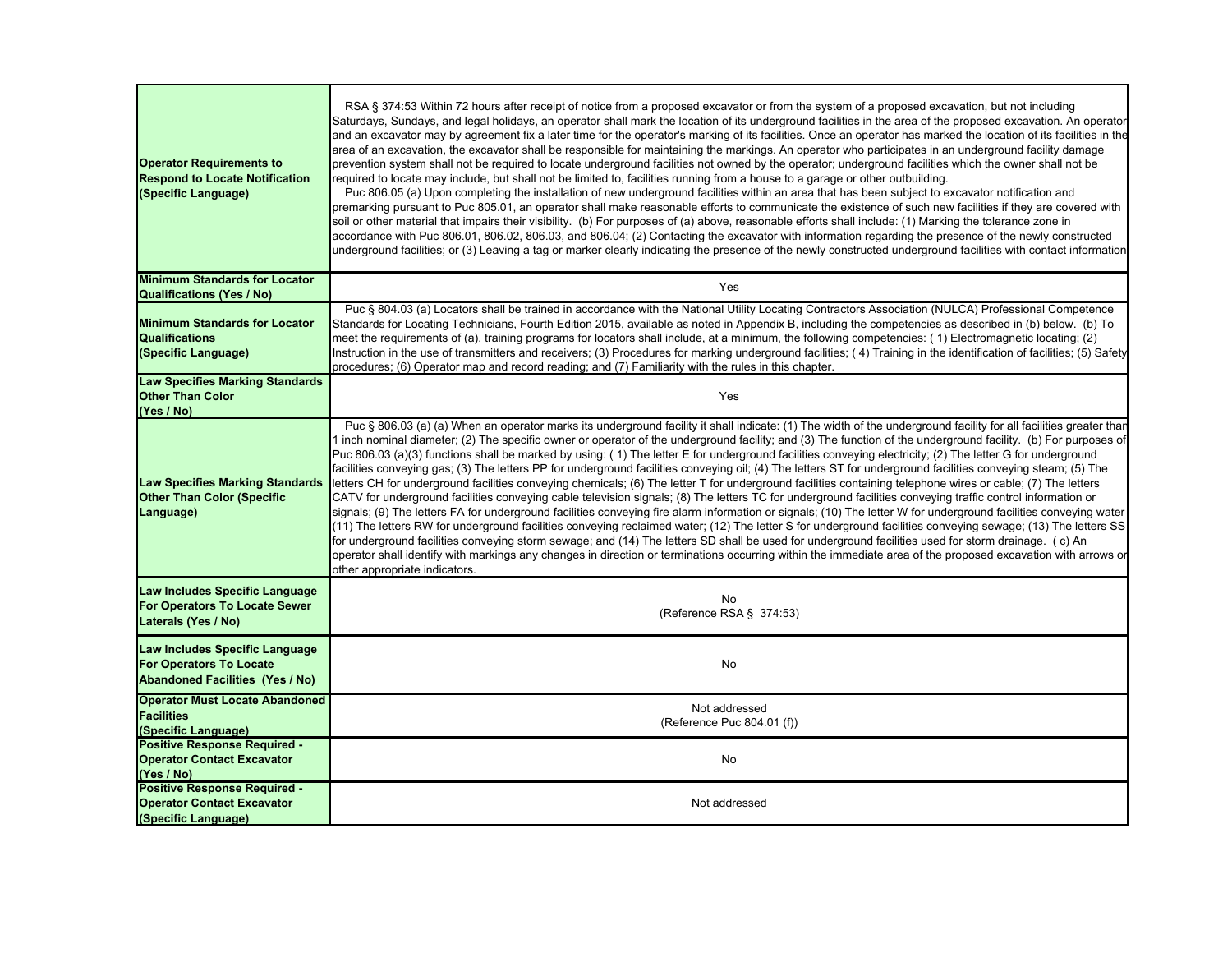| <b>Positive Response Required -</b><br><b>Operator Contact One Call Center</b><br>(Yes / No)                                               | No                                                                                                                                                                                                                                                                                                                                                                                                                                                                                                                                                                                                                                                                                                                                                                                                                                                                                                                                                                                                                                                                                                                                                                                                                                                                                                                                                                                                                                                                                                               |
|--------------------------------------------------------------------------------------------------------------------------------------------|------------------------------------------------------------------------------------------------------------------------------------------------------------------------------------------------------------------------------------------------------------------------------------------------------------------------------------------------------------------------------------------------------------------------------------------------------------------------------------------------------------------------------------------------------------------------------------------------------------------------------------------------------------------------------------------------------------------------------------------------------------------------------------------------------------------------------------------------------------------------------------------------------------------------------------------------------------------------------------------------------------------------------------------------------------------------------------------------------------------------------------------------------------------------------------------------------------------------------------------------------------------------------------------------------------------------------------------------------------------------------------------------------------------------------------------------------------------------------------------------------------------|
| <b>Positive Response Required -</b><br><b>Operator Contact One Call Center</b><br>(Specific Language)                                      | Not addressed                                                                                                                                                                                                                                                                                                                                                                                                                                                                                                                                                                                                                                                                                                                                                                                                                                                                                                                                                                                                                                                                                                                                                                                                                                                                                                                                                                                                                                                                                                    |
| <b>Positive Response - One-Call</b><br><b>Automated (Yes / No)</b>                                                                         | No                                                                                                                                                                                                                                                                                                                                                                                                                                                                                                                                                                                                                                                                                                                                                                                                                                                                                                                                                                                                                                                                                                                                                                                                                                                                                                                                                                                                                                                                                                               |
| <b>Operator Must Provide One-Call</b><br><b>Center with Information On</b><br><b>Locations of Buried Facilities (Yes)</b><br>/ No)         | No                                                                                                                                                                                                                                                                                                                                                                                                                                                                                                                                                                                                                                                                                                                                                                                                                                                                                                                                                                                                                                                                                                                                                                                                                                                                                                                                                                                                                                                                                                               |
| <b>Operator Must Provide One-Call</b><br><b>Center with Information On</b><br><b>Locations of Buried Facilities</b><br>(Specific Language) | Not addressed                                                                                                                                                                                                                                                                                                                                                                                                                                                                                                                                                                                                                                                                                                                                                                                                                                                                                                                                                                                                                                                                                                                                                                                                                                                                                                                                                                                                                                                                                                    |
| <b>Operator Must Update Information</b><br><b>On Locations of Buried Facilities</b><br>(Yes / No)                                          | No                                                                                                                                                                                                                                                                                                                                                                                                                                                                                                                                                                                                                                                                                                                                                                                                                                                                                                                                                                                                                                                                                                                                                                                                                                                                                                                                                                                                                                                                                                               |
| <b>Operator Must Update Information</b><br><b>On Locations of Buried Facilities</b><br>(Specific Language)                                 | Not addressed                                                                                                                                                                                                                                                                                                                                                                                                                                                                                                                                                                                                                                                                                                                                                                                                                                                                                                                                                                                                                                                                                                                                                                                                                                                                                                                                                                                                                                                                                                    |
| <b>New Facilities Must Be Locatable</b><br>Electronically<br>(Yes / No)                                                                    | No                                                                                                                                                                                                                                                                                                                                                                                                                                                                                                                                                                                                                                                                                                                                                                                                                                                                                                                                                                                                                                                                                                                                                                                                                                                                                                                                                                                                                                                                                                               |
| <b>New Facilities Must Be Locatable</b><br><b>Electronically (Specific Language)</b>                                                       | Not addressed                                                                                                                                                                                                                                                                                                                                                                                                                                                                                                                                                                                                                                                                                                                                                                                                                                                                                                                                                                                                                                                                                                                                                                                                                                                                                                                                                                                                                                                                                                    |
| Design Request (Yes / No)                                                                                                                  | $\overline{N}$<br>(Reference Puc 805.01 (m))                                                                                                                                                                                                                                                                                                                                                                                                                                                                                                                                                                                                                                                                                                                                                                                                                                                                                                                                                                                                                                                                                                                                                                                                                                                                                                                                                                                                                                                                     |
|                                                                                                                                            | <b>One Call, Enforcement, and Reporting</b>                                                                                                                                                                                                                                                                                                                                                                                                                                                                                                                                                                                                                                                                                                                                                                                                                                                                                                                                                                                                                                                                                                                                                                                                                                                                                                                                                                                                                                                                      |
| <b>Mandatory One Call Membership</b><br>(Yes / No)                                                                                         | Yes                                                                                                                                                                                                                                                                                                                                                                                                                                                                                                                                                                                                                                                                                                                                                                                                                                                                                                                                                                                                                                                                                                                                                                                                                                                                                                                                                                                                                                                                                                              |
| <b>One Call Membership Exemptions</b><br>(Yes / No)                                                                                        | Yes                                                                                                                                                                                                                                                                                                                                                                                                                                                                                                                                                                                                                                                                                                                                                                                                                                                                                                                                                                                                                                                                                                                                                                                                                                                                                                                                                                                                                                                                                                              |
| <b>One Call Membership Exemptions</b><br>(Specific Language)                                                                               | RSA § 374:49 Each operator shall participate in an underground facility damage prevention system.<br>§ 374:48 IV-a. Operator means any public utility as defined by RSA 362:2 or RSA 362:4, any cable television system as defined by RSA 53-C:1, and any<br>iquefied petroleum gas company operating any jurisdictional facility or facilities as defined by the Natural Gas Pipeline Safety Act (49 U.S.C. chapter 601)<br>that owns or operates underground facilities.<br>§ 362:2 I. The term public utility shall include every corporation, company, association, joint stock association, partnership and person, their lessees,<br>trustees or receivers appointed by any court, except municipal corporations and county corporations operating within their corporate limits  over which on<br>September 1, 1951, the public utilities commission exercised jurisdiction.<br>§ 362:4 I. Every corporation, company, association, joint stock association, partnership, or person shall be deemed to be a public utility by reason of the<br>ownership or operation of any water or sewage disposal system or part thereof  the commission may exempt any such water or sewer company from any<br>and all provisions of this title whenever the commission may find such exemption consistent with the public good [See more details regarding<br>sewer/water company exemptions at Chapter 362, Definition of Terms; Utilities Exempted, http://www.gencourt.state.nh.us/rsa/html/XXXIV/362/362-4.htm] |
| <b>One-Call Law Addresses Board</b><br>Make-Up (Yes / No)                                                                                  | No                                                                                                                                                                                                                                                                                                                                                                                                                                                                                                                                                                                                                                                                                                                                                                                                                                                                                                                                                                                                                                                                                                                                                                                                                                                                                                                                                                                                                                                                                                               |
| <b>One-Call Law Addresses Board</b><br><b>Make-Up (Specific Language)</b>                                                                  | Not addressed                                                                                                                                                                                                                                                                                                                                                                                                                                                                                                                                                                                                                                                                                                                                                                                                                                                                                                                                                                                                                                                                                                                                                                                                                                                                                                                                                                                                                                                                                                    |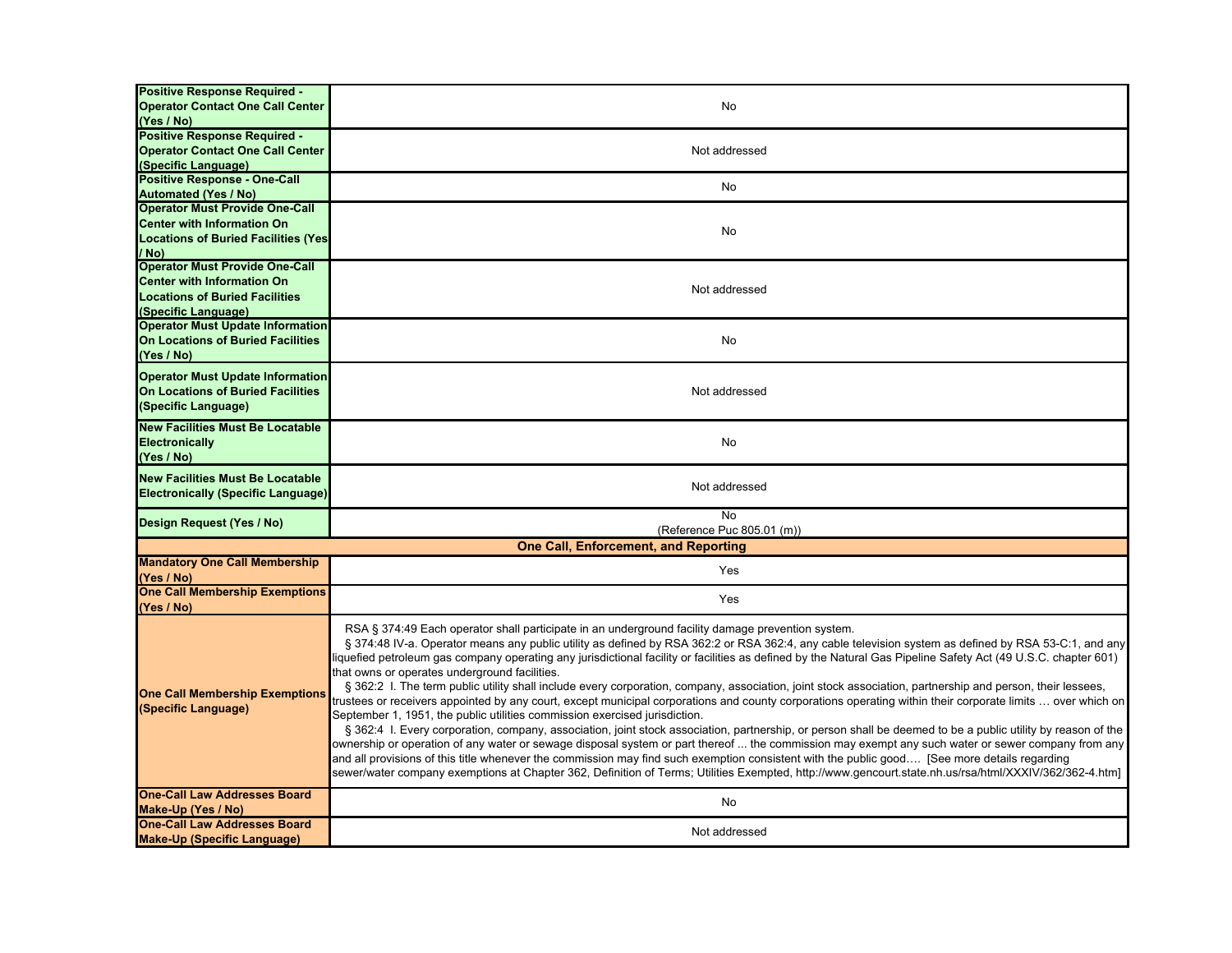| <b>Separate Body Designated to</b><br><b>Advise Enforcement Authority</b> | No                                                                                                                                                                                                                                                                                                                                                                                                                                                                                                                                                                                                                                                                                                                                                                                                                                                                                                                                                                                                                                                                                                                                                                                                                                                                                                                                                                                                                                                                                                                                                                                                                                                                                                                                                                                                                                                                                               |
|---------------------------------------------------------------------------|--------------------------------------------------------------------------------------------------------------------------------------------------------------------------------------------------------------------------------------------------------------------------------------------------------------------------------------------------------------------------------------------------------------------------------------------------------------------------------------------------------------------------------------------------------------------------------------------------------------------------------------------------------------------------------------------------------------------------------------------------------------------------------------------------------------------------------------------------------------------------------------------------------------------------------------------------------------------------------------------------------------------------------------------------------------------------------------------------------------------------------------------------------------------------------------------------------------------------------------------------------------------------------------------------------------------------------------------------------------------------------------------------------------------------------------------------------------------------------------------------------------------------------------------------------------------------------------------------------------------------------------------------------------------------------------------------------------------------------------------------------------------------------------------------------------------------------------------------------------------------------------------------|
| (Yes / No)                                                                |                                                                                                                                                                                                                                                                                                                                                                                                                                                                                                                                                                                                                                                                                                                                                                                                                                                                                                                                                                                                                                                                                                                                                                                                                                                                                                                                                                                                                                                                                                                                                                                                                                                                                                                                                                                                                                                                                                  |
| <b>Separate Body Designated to</b>                                        |                                                                                                                                                                                                                                                                                                                                                                                                                                                                                                                                                                                                                                                                                                                                                                                                                                                                                                                                                                                                                                                                                                                                                                                                                                                                                                                                                                                                                                                                                                                                                                                                                                                                                                                                                                                                                                                                                                  |
| <b>Advise Enforcement Authority</b>                                       | Not addressed                                                                                                                                                                                                                                                                                                                                                                                                                                                                                                                                                                                                                                                                                                                                                                                                                                                                                                                                                                                                                                                                                                                                                                                                                                                                                                                                                                                                                                                                                                                                                                                                                                                                                                                                                                                                                                                                                    |
| (Specific Language)                                                       |                                                                                                                                                                                                                                                                                                                                                                                                                                                                                                                                                                                                                                                                                                                                                                                                                                                                                                                                                                                                                                                                                                                                                                                                                                                                                                                                                                                                                                                                                                                                                                                                                                                                                                                                                                                                                                                                                                  |
| <b>Penalties / Fines Excavators</b>                                       | Yes                                                                                                                                                                                                                                                                                                                                                                                                                                                                                                                                                                                                                                                                                                                                                                                                                                                                                                                                                                                                                                                                                                                                                                                                                                                                                                                                                                                                                                                                                                                                                                                                                                                                                                                                                                                                                                                                                              |
| (Yes / No)                                                                |                                                                                                                                                                                                                                                                                                                                                                                                                                                                                                                                                                                                                                                                                                                                                                                                                                                                                                                                                                                                                                                                                                                                                                                                                                                                                                                                                                                                                                                                                                                                                                                                                                                                                                                                                                                                                                                                                                  |
| <b>Penalties / Fines Excavators</b><br>(Specific Language)                | RSA § 374:55 II. Any excavator who does not give notice of or identify the proposed excavation area as required by RSA 374:51 or rules of the<br>commission regarding tolerance zones and marking procedures shall be subject to the penalties in paragraph VIII, in addition to any liability for the actual<br>damages. V. If marked underground facilities are damaged, the excavator shall be subject to the penalties in paragraph VIII and liable for the cost of<br>repairs for the damage. VI. Any excavator who damages an underground facility and fails to notify the operator, or backfills the excavation without receiving<br>permission, as required by RSA 374:54, shall be subject to the penalties in paragraph VIII. VII.  Any excavator or operator that violates this subdivision<br>shall be subject to the penalties in paragraph VIII. In addition, the commission may assess the excavator for expenditures made to collect the civil penalty.<br>Any excavator or operator which suffers damage resulting from violation of this subdivision may petition the commission to initiate an enforcement action.<br>VIII. Any excavator or operator that does not comply with RSA 374:51 through 374:54 shall be required either to complete an underground facility damage<br>prevention program approved by the commission, or to pay a civil penalty of up to \$500. The civil penalty may be up to \$5,000 if the excavator or operator<br>previously violated RSA 374:51 through 374:54 within the prior 12 months or if the violation results in bodily injury or property damages exceeding \$50,000,<br>excluding utility costs. This paragraph shall not apply to a homeowner excavating on his or her own property or to a legal occupant of residential property<br>excavating on the property of his or her primary residence with the permission of the owner. |
| <b>Penalties / Fines Operators</b><br>(Yes / No)                          | Yes                                                                                                                                                                                                                                                                                                                                                                                                                                                                                                                                                                                                                                                                                                                                                                                                                                                                                                                                                                                                                                                                                                                                                                                                                                                                                                                                                                                                                                                                                                                                                                                                                                                                                                                                                                                                                                                                                              |
| <b>Penalties / Fines Operators</b><br>(Specific Language)                 | RSA § 374:55 III. Any operator which does not mark the location of its underground facilities as required by RSA 374:53 or rules of the commission<br>regarding tolerance zones and marking procedures shall be subject to the penalties in paragraph VIII. IV. If underground facilities are damaged because ar<br>operator does not mark its underground facilities as required by RSA 374:53, the operator shall be subject to the penalties in paragraph VIII, liable for<br>damages sustained to its facilities and, in addition, shall be liable for any damages incurred by the excavator as a result of the operator's failure to mark<br>such facilities VII. Any excavator or operator that violates this subdivision shall be subject to the penalties in paragraph VIII.  VIII. Any excavator or<br>operator that does not comply with RSA 374:51 through 374:54 shall be required either to complete an underground facility damage prevention program<br>approved by the commission, or to pay a civil penalty of up to \$500. The civil penalty may be up to \$5,000 if the excavator or operator previously violated<br>RSA 374:51 through 374:54 within the prior 12 months or if the violation results in bodily injury or property damages exceeding \$50,000, excluding utility<br>costs.                                                                                                                                                                                                                                                                                                                                                                                                                                                                                                                                                                                    |
| Penalties / Fines Other (Yes / No)                                        | No                                                                                                                                                                                                                                                                                                                                                                                                                                                                                                                                                                                                                                                                                                                                                                                                                                                                                                                                                                                                                                                                                                                                                                                                                                                                                                                                                                                                                                                                                                                                                                                                                                                                                                                                                                                                                                                                                               |
| <b>Penalties / Fines Other</b><br>(Specific Language)                     | Not addressed.                                                                                                                                                                                                                                                                                                                                                                                                                                                                                                                                                                                                                                                                                                                                                                                                                                                                                                                                                                                                                                                                                                                                                                                                                                                                                                                                                                                                                                                                                                                                                                                                                                                                                                                                                                                                                                                                                   |
| <b>Enforcement Authority Identified</b>                                   | RSA § 374:55 VII. The commission [New Hampshire Public Utilities Commission] or any commission employee, involved in an underground facility<br>damage prevention program approved by the commission and designated by the commission, may enforce violations of this subdivision.                                                                                                                                                                                                                                                                                                                                                                                                                                                                                                                                                                                                                                                                                                                                                                                                                                                                                                                                                                                                                                                                                                                                                                                                                                                                                                                                                                                                                                                                                                                                                                                                               |
| Damage Investigation Required by                                          | Yes                                                                                                                                                                                                                                                                                                                                                                                                                                                                                                                                                                                                                                                                                                                                                                                                                                                                                                                                                                                                                                                                                                                                                                                                                                                                                                                                                                                                                                                                                                                                                                                                                                                                                                                                                                                                                                                                                              |
| <b>Enforcement Authority</b>                                              | (Puc 807.01)                                                                                                                                                                                                                                                                                                                                                                                                                                                                                                                                                                                                                                                                                                                                                                                                                                                                                                                                                                                                                                                                                                                                                                                                                                                                                                                                                                                                                                                                                                                                                                                                                                                                                                                                                                                                                                                                                     |
| (Yes / No)                                                                |                                                                                                                                                                                                                                                                                                                                                                                                                                                                                                                                                                                                                                                                                                                                                                                                                                                                                                                                                                                                                                                                                                                                                                                                                                                                                                                                                                                                                                                                                                                                                                                                                                                                                                                                                                                                                                                                                                  |
| <b>Mandatory Reporting of</b>                                             |                                                                                                                                                                                                                                                                                                                                                                                                                                                                                                                                                                                                                                                                                                                                                                                                                                                                                                                                                                                                                                                                                                                                                                                                                                                                                                                                                                                                                                                                                                                                                                                                                                                                                                                                                                                                                                                                                                  |
| <b>Excavation Damage by All Utility</b>                                   | Yes                                                                                                                                                                                                                                                                                                                                                                                                                                                                                                                                                                                                                                                                                                                                                                                                                                                                                                                                                                                                                                                                                                                                                                                                                                                                                                                                                                                                                                                                                                                                                                                                                                                                                                                                                                                                                                                                                              |
| <b>Owners to State Entity or</b>                                          | (Puc 804.01)                                                                                                                                                                                                                                                                                                                                                                                                                                                                                                                                                                                                                                                                                                                                                                                                                                                                                                                                                                                                                                                                                                                                                                                                                                                                                                                                                                                                                                                                                                                                                                                                                                                                                                                                                                                                                                                                                     |
| Department (Yes / No)                                                     |                                                                                                                                                                                                                                                                                                                                                                                                                                                                                                                                                                                                                                                                                                                                                                                                                                                                                                                                                                                                                                                                                                                                                                                                                                                                                                                                                                                                                                                                                                                                                                                                                                                                                                                                                                                                                                                                                                  |
| <b>Mandatory Reporting by</b>                                             | Yes                                                                                                                                                                                                                                                                                                                                                                                                                                                                                                                                                                                                                                                                                                                                                                                                                                                                                                                                                                                                                                                                                                                                                                                                                                                                                                                                                                                                                                                                                                                                                                                                                                                                                                                                                                                                                                                                                              |
| <b>Excavators to State Entity or</b>                                      | (Puc 805.05)                                                                                                                                                                                                                                                                                                                                                                                                                                                                                                                                                                                                                                                                                                                                                                                                                                                                                                                                                                                                                                                                                                                                                                                                                                                                                                                                                                                                                                                                                                                                                                                                                                                                                                                                                                                                                                                                                     |
| Department (Yes / No)                                                     |                                                                                                                                                                                                                                                                                                                                                                                                                                                                                                                                                                                                                                                                                                                                                                                                                                                                                                                                                                                                                                                                                                                                                                                                                                                                                                                                                                                                                                                                                                                                                                                                                                                                                                                                                                                                                                                                                                  |
| <b>Mandatory Reporting to State</b>                                       |                                                                                                                                                                                                                                                                                                                                                                                                                                                                                                                                                                                                                                                                                                                                                                                                                                                                                                                                                                                                                                                                                                                                                                                                                                                                                                                                                                                                                                                                                                                                                                                                                                                                                                                                                                                                                                                                                                  |
| <b>Entity or Department - Gas Only</b><br>(Yes / No)                      | No                                                                                                                                                                                                                                                                                                                                                                                                                                                                                                                                                                                                                                                                                                                                                                                                                                                                                                                                                                                                                                                                                                                                                                                                                                                                                                                                                                                                                                                                                                                                                                                                                                                                                                                                                                                                                                                                                               |
|                                                                           | <b>Law and Regulation</b>                                                                                                                                                                                                                                                                                                                                                                                                                                                                                                                                                                                                                                                                                                                                                                                                                                                                                                                                                                                                                                                                                                                                                                                                                                                                                                                                                                                                                                                                                                                                                                                                                                                                                                                                                                                                                                                                        |
|                                                                           |                                                                                                                                                                                                                                                                                                                                                                                                                                                                                                                                                                                                                                                                                                                                                                                                                                                                                                                                                                                                                                                                                                                                                                                                                                                                                                                                                                                                                                                                                                                                                                                                                                                                                                                                                                                                                                                                                                  |